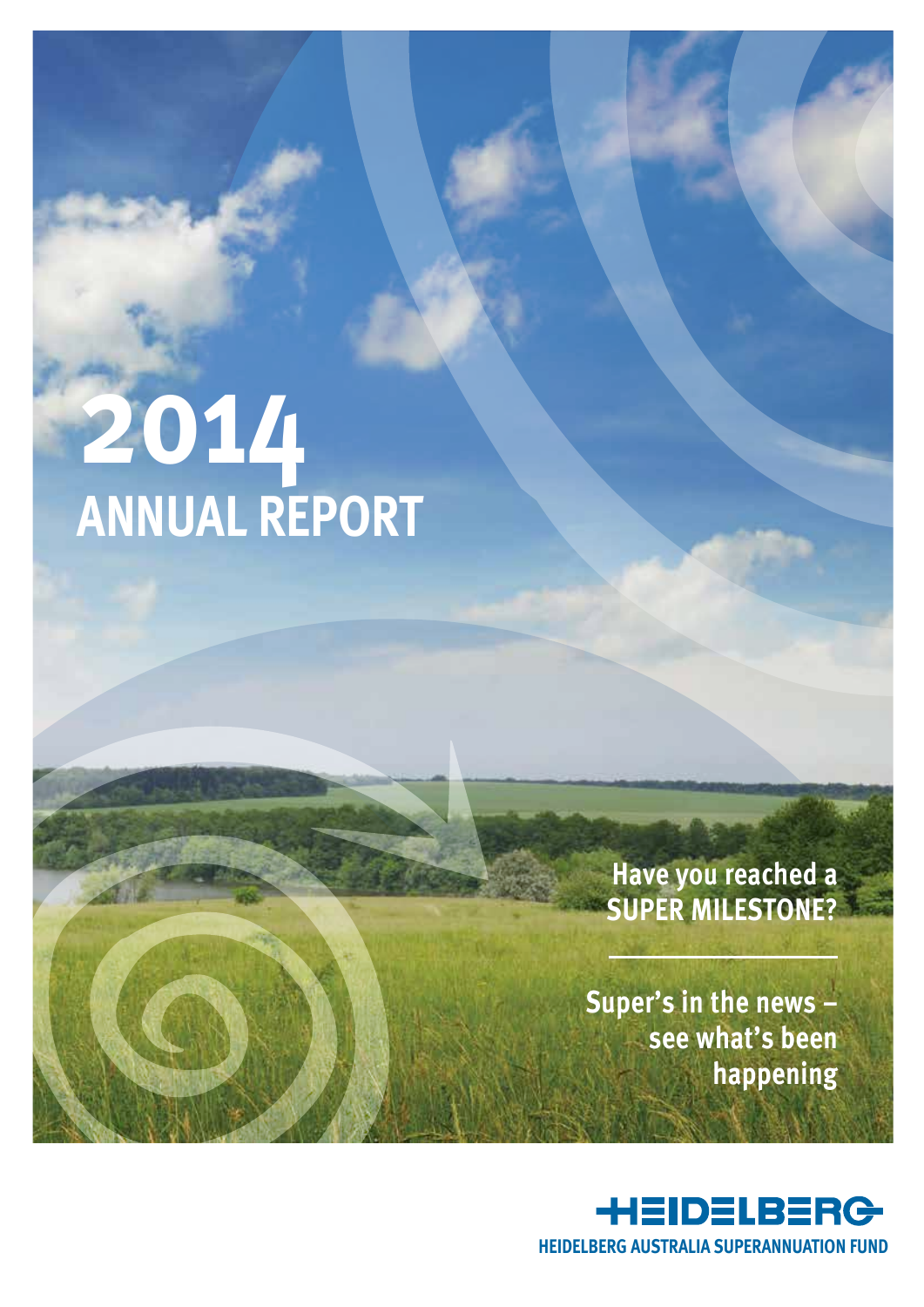### What's inside

| <b>From the Trustee</b>                 |    |
|-----------------------------------------|----|
| How your super is performing            |    |
| Your Fund's investments                 | 8  |
| How we manage the Fund                  | 12 |
| <b>Other Fund information</b>           | 13 |
| The Fund's financial summary Back cover |    |

### Features

| <b>Have you reached</b>        |   |
|--------------------------------|---|
| a super milestone?             | 2 |
| What's been happening in super | 4 |

### Your *Annual Report*

This *Annual Report* has been prepared for members of the Heidelberg Australia Superannuation Fund (ABN 75 071 229 817). It reviews the Fund's performance and super developments for the past 12 months and covers how the Fund is managed.

The information in this document is general information only and does not take into account your particular objectives, financial circumstances or needs. It is not personal or tax advice. Any examples included are for illustration only and are not intended to be recommendations or preferred courses of action. You should consider obtaining professional advice about your particular circumstances before making any financial or investment decisions based on the information contained in this document.

Issued by Heidelberg Australia Superannuation Pty Ltd (ABN 94 068 569 193), as Trustee of the Heidelberg Australia Superannuation Fund (ABN 75 071 229 817). Preparation of this *Annual Report* was completed on 17 September 2014.

### Keep in touch

#### **Fund Administrator**



Heidelberg Australia Superannuation Fund PO Box 1442 Parramatta NSW 2124



**1800 127 953**

(02) 8571 6222



heidelbergsuperadmin@linksuper.com



www.heidaustsf.com

#### **Fund Secretary**



Ashad Perera Heidelberg Australia Superannuation Fund 2 Acacia Place Notting Hill VIC 3168



(03) 9263 3374



ashad.perera@heidelberg.com

#### **Human Resources Department**



Julie Sarro Heidelberg Graphic Equipment Limited 2 Acacia Place Notting Hill VIC 3168



(03) 9263 3213



### If you have a question, call 1800 127 953.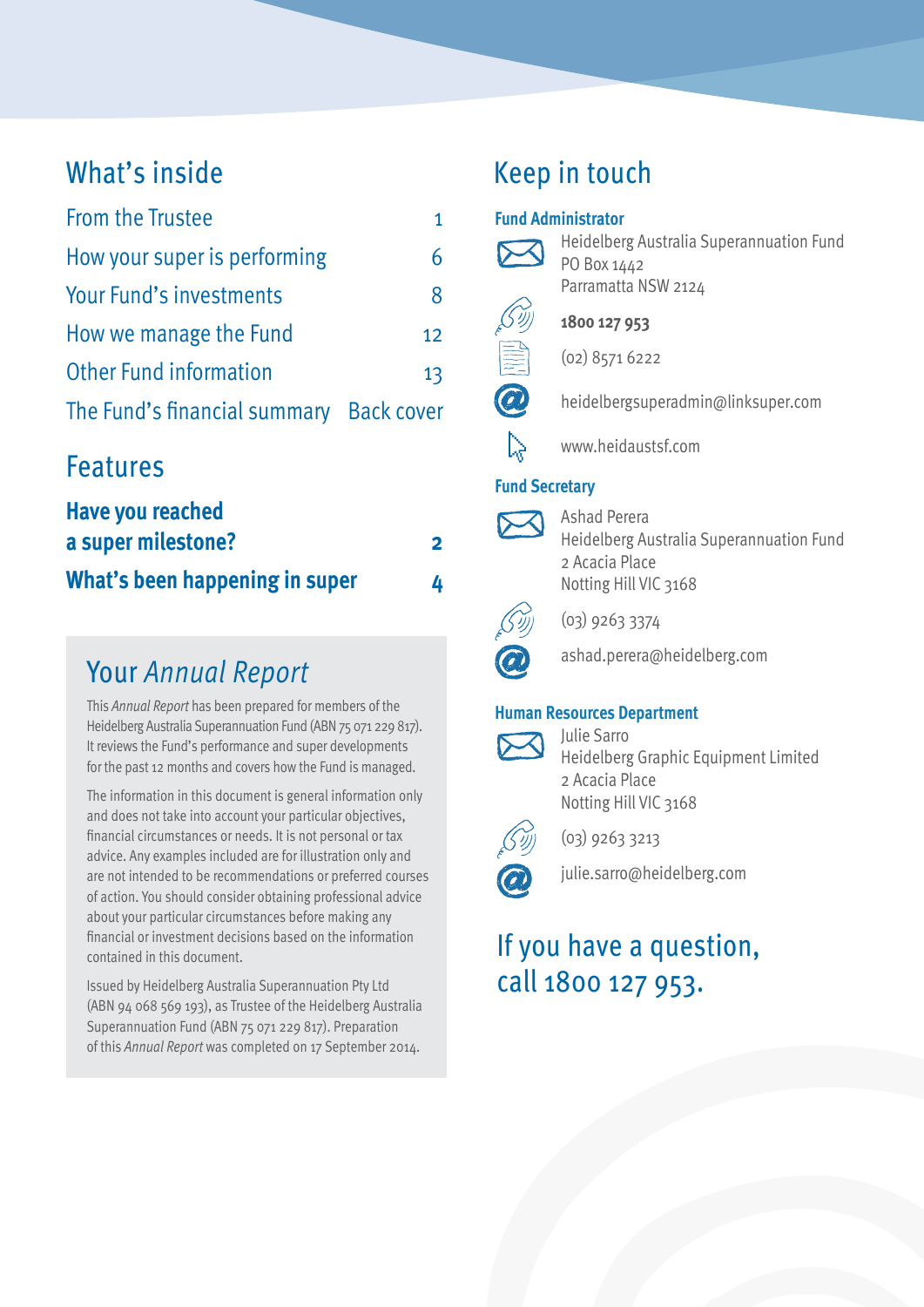# **From the Trustee**

This *Annual Report* contains key information to help you understand how the Fund and your super is going. Focusing on the year to 30 June 2014, we provide you with:

- **>** A review of how your super has performed;
- **>** News about what's been happening in super; and
- **>** Information about how the Fund is managed.

From time to time, it's worthwhile reflecting on your super arrangements to ensure the options you have chosen continue to meet your needs. Remember that, as you progress through life, your priorities and needs change. The feature articles on pages 2 to 4, look at some of life's key milestones and provides some pointers about what you could be doing now to maximise your super benefit in retirement.

As Trustee, our role is to manage the Fund for your ultimate benefit. We welcome any questions or feedback. See the inside front cover for our contact details.

#### **The Trustee**

**Heidelberg Australia Superannuation Fund**

### 2014 highlights

- **>** Good investment performance has continued, resulting in solid investment results for all options. Options such as Diversified Shares and Growth, which have a higher proportion of their assets invested in shares, achieved returns of 18.85% and 13.79%, respectively. The Fund's longer-term returns have now returned to a more normal pattern as the effects of the global financial crisis fade.
- **> See the graph below for the performance of each investment option. More details on the returns your super has achieved are on page 6. To learn more about how the Fund's assets are invested, see page 8 to 11.**
- **>** With the implementation of the Government's Stronger Super reforms during the year, the Trustee decided to:
	- **>** Continue the "choice" nature of the Fund and not offer a MySuper arrangement. New employees now need to elect to join the Fund and must select their investment option on joining.
	- **>** Discontinue the age-based default investment options. As a member, this means that you now choose how you would like your super to be invested. You can also change your investment option when you need to.
- **>** During the year, there was a slight change in the way that the super of Defined Benefit members who leave employment is handled. On leaving Heidelberg, a member's defined benefit is transferred to the Fund's Retained Benefits Division and invested in the Cash investment option, where it remains until alternative instructions are provided. Previously, Defined Benefit members were given 90 days to provide alternative payment instructions to the Fund Administrator, after which the member's defined benefit cycled into the default investment option which was age-based. Additional voluntary contributions and rollovers remain invested in the same option that applied at the date the member ceased employment.
- **>** In March, the Fund revised its *Privacy Policy* due to changes in the Privacy legislation. Copies of the updated policy were circulated with the June 2014 issue of *Super Update*.
- **>** After elections in March and June, Ashad Perera and Noel Renwick were reconfirmed as member-elected directors on the Trustee Board. On behalf of all members, congratulations to Ashad and Noel. We look forward to your continuing contribution to the management of the Fund.

### Solid investment returns continue.

### Year at a glance How your Fund performed to 30 June

Past performance is not necessarily a reliable indicator of future performance.



Note: Investment returns are net of tax, investment fees and an allowance of 0.10% per year to build Note: Includes Retained and Spouse members. up the Operational Risk Financial Requirement (ORFR) reserve. No allowance for the ORFR reserve has been made from the investment returns applicable to defined benefit accounts. For more information on the ORFR reserve see page 9.

#### Total assets at 30 June



#### Membership at 30 June

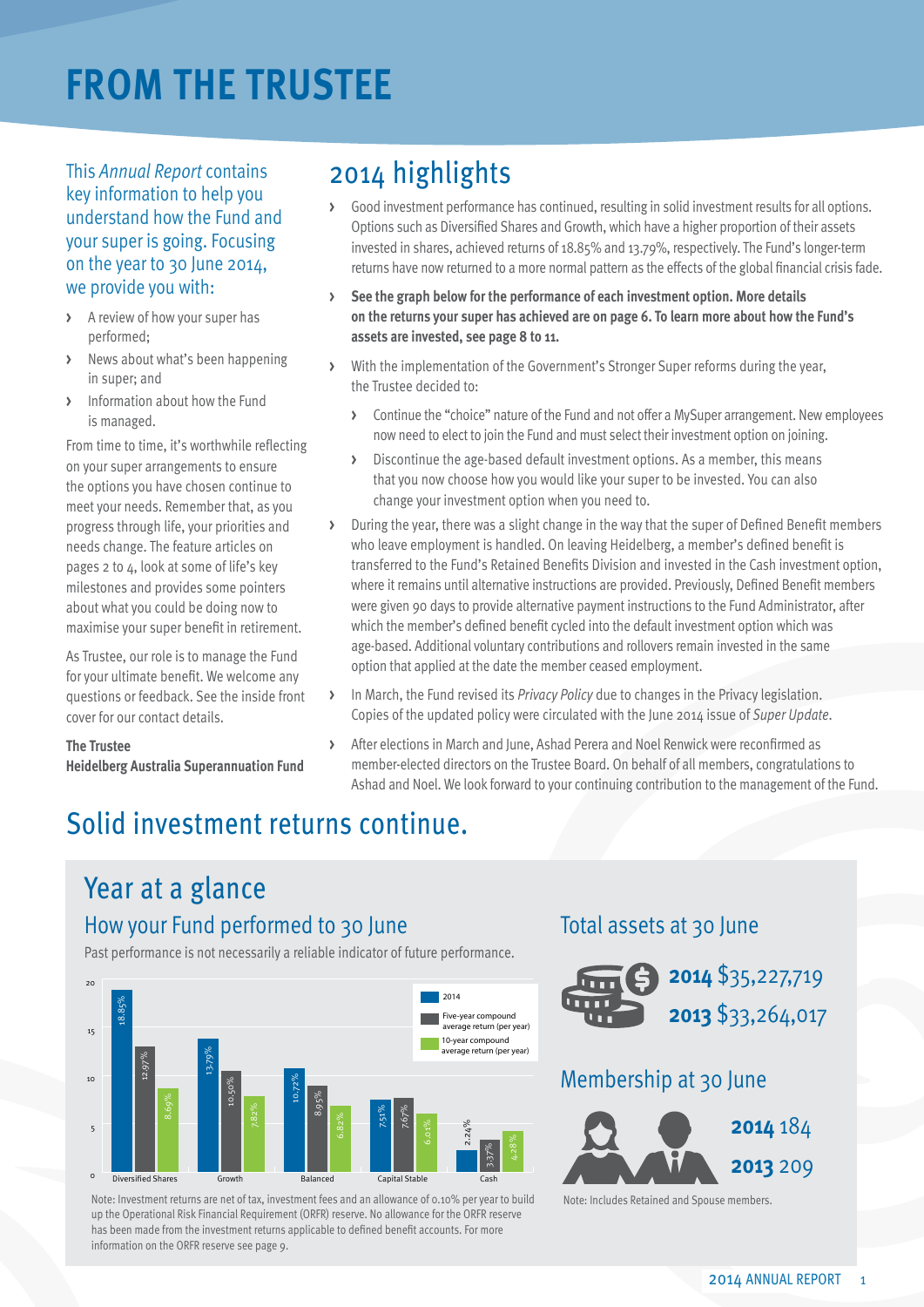

# **Have you reached a super milestone?**

A special birthday, a new job, marriage, a new baby, or the kids growing up and leaving home… life is busy and circumstances change. It's easy to overlook your super when so much else is happening in your life.

Have you recently passed a major milestone? Here are a few things you may like to consider about your super at some important stages in your life.

### New permanent job: Ben, 22 "I'm just enjoying each day!"

After all that hard work and study, it's understandable that you want to enjoy yourself. You are just starting your working life and retirement seems a long way off. As for super, well that's something to worry about when you're older.

When you're young, it's easy to dismiss super as not being that important. In reality though, the sooner young members like Ben start thinking about super, the greater the benefit they are likely to receive at retirement. So, if you're around Ben's age, or you have a young adult living at your house, here are three things you or they could be doing for their super right now!



**Are you currently paying administration fees to several superannuation funds?** If you've had a few odd jobs before joining Heidelberg, you may also have a handful of small superannuation accounts in your name. You may even have lost track of some of your super over the years.

Consider merging all of your super balances into your account with the Heidelberg Australia Superannuation Fund. It's a lot more convenient and it can save you from paying fees to more than one super fund. However, before transferring your super from your other fund(s), it's worthwhile checking whether you will be charged exit fees for withdrawing your benefit or if you will lose any valuable benefits such as insurance cover. There are no fees for rolling amounts into the Heidelberg Fund. To find out more, contact the Fund Secretary – see the inside front cover for contact details.



**Have you checked how your super is invested?** See your latest *Benefit Statement* for details. Make sure the option your super is invested in is the most appropriate for your circumstances. Your super will be invested for a long time and you need to have the right mix of assets working for you to get the best returns. You are young, so investment options with a higher amount invested in shares and property may be more suitable for you, as you will have time to recover from periods of poor investment market performance. The Fund gives you several investment options to choose from; read pages 8 to 11 of this Report for information on each of the options available. If you are not sure which option is best for you, consider talking to a financial adviser. See page 3 to find out how.



**Can you put some extra money into super?** Even small amounts invested over a long timeframe build up due to compounding; that is, when you earn investment returns on investment returns. If you get into a regular savings routine now, you won't need to make as many sacrifices later on to try and catch up. You may also qualify for the Government co-contribution. To find out more about the co-contribution, contact the Fund Secretary – see the inside front cover for contact details.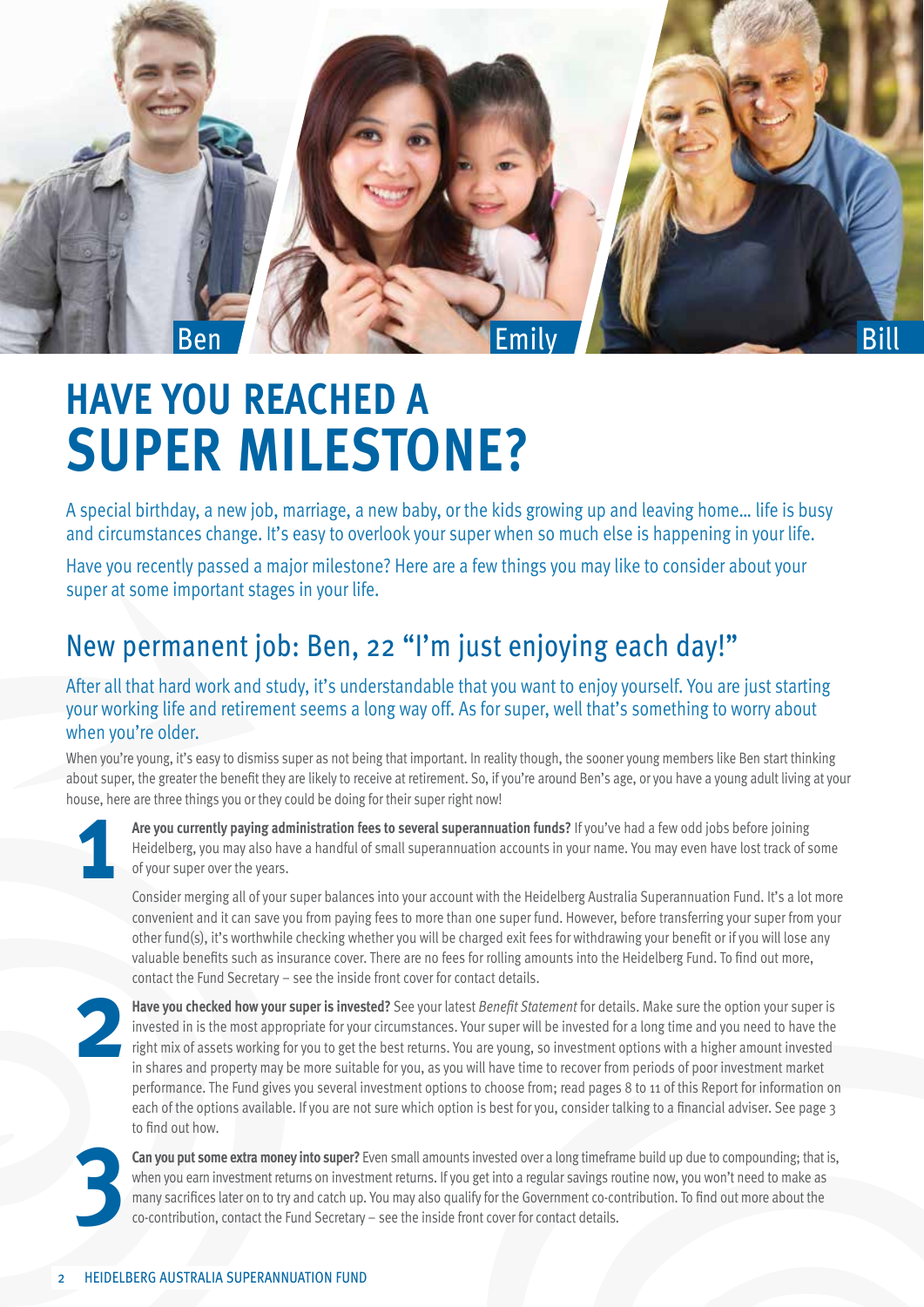### Young family: Emily, 32 "My family time is precious"

Juggling a household, work and parenting can be difficult… and, with the added financial responsibilities of your children's schooling and a mortgage, it's important to know you are setting yourself up for the future and doing the best you can for your family.

If you're Emily's age, it's a comfort to know that your Fund provides financial protection for you and your family by providing you with free insurance cover for death and total and permanent disablement. However, there are also a couple of other simple things you can do to help improve your family's financial security.

**Review your family budget to see if you can contribute a little more to your super.** You should also check to see if you qualify for any Government tax concessions or rebates that can boost your super balance\*. For more details about your contribution options, see page 3 of the booklet, *Additional Information*, which is part of the Fund's Product Disclosure Statement. For a copy, contact the Fund Secretary. (For contact details, see the inside front cover.) **1**

**What would it mean for you and your family if you died unexpectedly?** The unthinkable can and does happen, and that's why it's important to make sure that your death benefit nomination is up to date. If you die, the Trustee is obliged to investigate your personal circumstances and pay your benefit to your dependants. Ensuring that your nomination is always up to date, particularly if your personal circumstances change, will assist the Trustee with their decision and prompt payment of your benefit. To nominate your preferred dependants or update your nomination, complete a *Nomination of Preferred Dependants form*, which is available on request from the Human Resources Department – see the inside front cover for contact details. **2**

### An empty nest: Bill, 57 "More time for me"

Well, the kids have finally left home and you and your partner now have some time to think solidly about your plans for the future. So far, you've both taken life as it's come, but you realise that you need to do a bit more to prepare for life after work.

If you're Bill's age, giving some thought to your super now can help you achieve financial security in retirement.



**Now that there's a bit less pressure on the household finances, think about increasing your contributions to super.** As a Fund member, you can contribute from your before-tax or after-tax salary. If you are planning retirement as a couple, you may wish to review your contribution decisions together to ensure you are optimising your super savings and any available tax concessions and rebates.\*



**It may be helpful to do some formal retirement planning by discussing your situation with a licensed financial adviser.** They can review your circumstances and suggest strategies to help you reach your goals. If you don't already have a financial adviser, see below for information on how to find one near you.

\* Remember that contribution caps apply. See page 5 for details.

#### How to get advice

You may benefit from discussing your situation with a licensed financial adviser. This can be helpful if you are not sure about how to invest your super, how much insurance you need or the level of contributions you should make. They can help you get on track to meet your personal goals and individual circumstances.

Towers Watson Australia Pty Ltd has arrangements in place to offer Fund members financial planning services through qualified financial advisers. You can take advantage of these arrangements at any time, including when you leave the Fund. To speak with a licensed financial adviser from Towers Watson, contact Susan Rio on **(03) 9655 5222**.

You can find tips on locating a financial adviser in your area by downloading the Government's guide, *Financial advice and you*, from **www.moneysmart.gov.au**; click on the "Tools & resources" tab, select "Publications" and then scroll down to the "Investing" category. You can also contact the Financial Planning Association of Australia at **www.fpa.asn.au** or by phoning **1300 626 393**.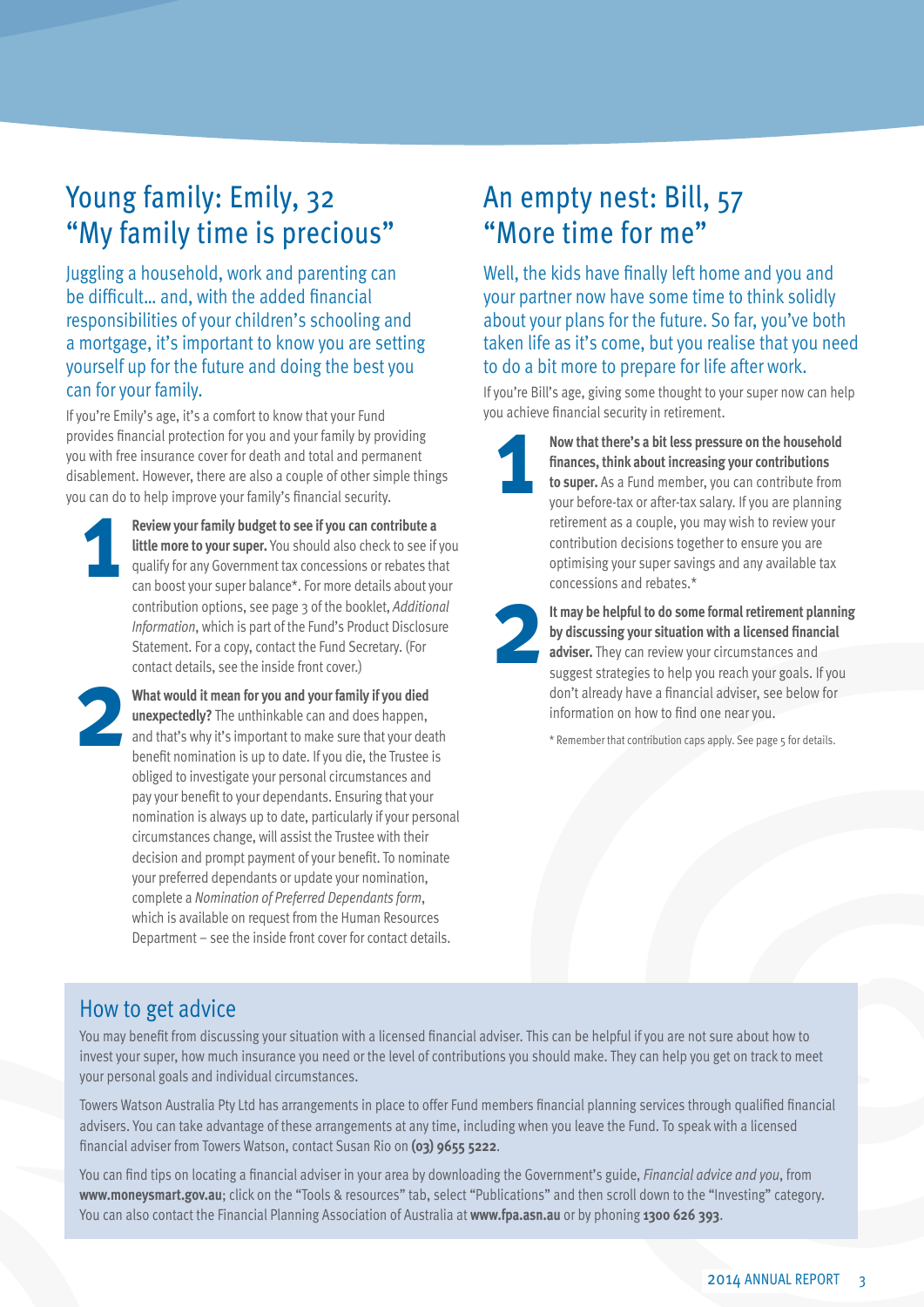# **What's been happening in super**

Super has featured strongly in the media in recent months, fuelled by the debate around the May 2014 Federal Budget. Here we keep you in the loop with what's been happening.

### Budget update

In the May 2014 Federal Budget, there were several changes related to superannuation and a number of planned changes to the age pension arrangements which may affect your retirement planning. Here is a summary of the key proposals. Most are not legislated yet – we will keep you updated as more details become available.

#### **Superannuation Guarantee (SG) increases delayed**

SG is the minimum amount of super the Government requires employers to pay on behalf of their employees. The SG rate increased from 9.25% of Ordinary Time Earnings to 9.5% from 1 July 2014 in keeping with existing legislation. It was initially proposed that the rate of future increases would be delayed and that the SG rate would remain at 9.5% for the next four years until 30 June 2018, before increasing to 12% by 2022/23. However, the future increases have been further delayed and the SG rate will now remain at 9.5% until 30 June 2021, before increasing to 12% by 2025/26.

#### **Ability to withdraw excess non-concessional contributions**

The Government has announced that if you exceed the non-concessional contribution cap, you will have the option to withdraw the excess amount (and associated investment earnings) and only pay tax at your marginal tax rate on any investment earnings from the excess amount. This will benefit anyone who accidentally exceeds the cap, and allows you the opportunity to avoid paying the penalty tax. Currently the overall tax on these amounts can be as high as 95%. Details of this proposal are still to be finalised.

#### **Other superannuation changes**

Other changes include:

- **>** The new paid parental leave scheme will include superannuation payments.
- **>** The First Home Saver Accounts scheme will be abolished. The Government contribution will cease from 1 July 2014, and the tax concessions and income and assets test exemptions will cease on 1 July 2015.
- **>** The Temporary Budget Repair Levy of an extra 2% for those earning more than \$180,000 p.a. will also apply to some superannuation taxes, for example, if you withdraw a taxable lump sum superannuation benefit before age 60. This Levy is now law.
- **>** The previously announced abolition of the Low Income Superannuation Contribution has been delayed until 1 July 2017.

#### **Changes to the age pension**

The age at which you become eligible for the age pension will increase progressively to age 70 by 1 July 2035. However, if you were born before 1 July 1958, your pension eligibility age is unchanged.

See the table below for the proposed new ages. No corresponding changes to superannuation preservation ages (that is, the age at which you can access your super) were announced.

| <b>Date of birth</b>            | <b>Eligibility age for</b><br>age pension |               |
|---------------------------------|-------------------------------------------|---------------|
| 1 July 1952 to 31 December 1953 | 65.5                                      |               |
| 1 January 1954 to 30 June 1955  | 66                                        |               |
| 1 July 1955 to 31 December 1956 | 66.5                                      |               |
| 1 January 1957 to 30 June 1958  | 67                                        |               |
| 1 July 1958 to 31 December 1959 | 67.5                                      |               |
| 1 January 1960 to 30 June 1961  | 68                                        | commences     |
| 1 July 1961 to 31 December 1962 | 68.5                                      |               |
| 1 January 1963 to 30 June 1964  | 69                                        |               |
| 1 July 1964 to 31 December 1965 | 69.5                                      | <b>Change</b> |
| 1 January 1966 and later        | 70                                        |               |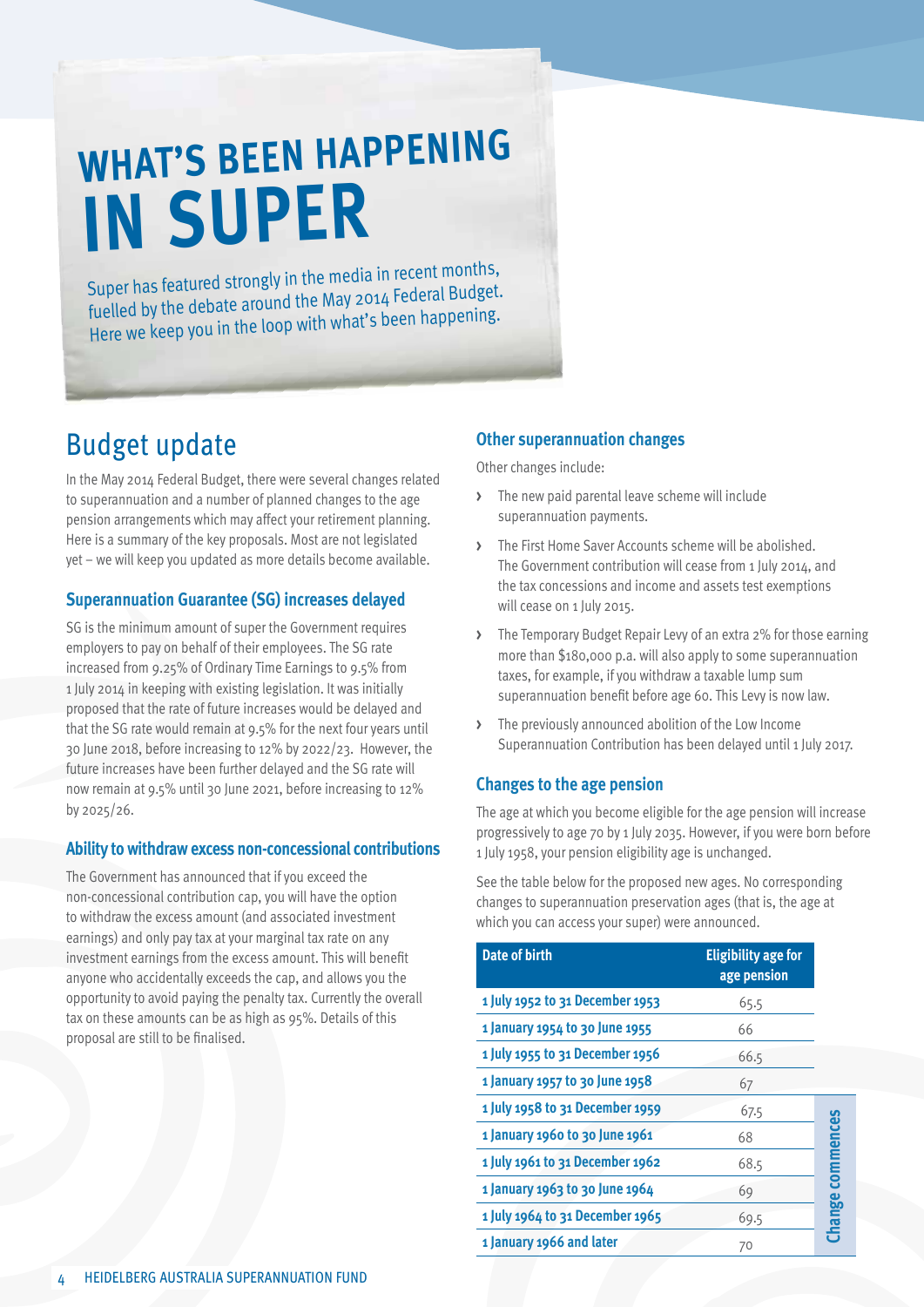A variety of other measures were announced which will affect the amount and availability of the age pension and associated concessions:

- **>** From 1 September 2017 the age pension will be indexed to increases in the Consumer Price Index (CPI), instead of the current arrangements under which it is linked to the greater of CPI, Total Male Average Weekly Earnings and the Pensioner and Beneficiary Cost of Living Index.
- **>** The eligibility thresholds for the asset and income tests for pensions will be maintained for three years from 1 July 2017.
- **>** From September 2017, the deeming thresholds (the amount you are allowed that is calculated at the lowest interest rate) for the income test will be reduced to \$30,000 for singles and \$50,000 for pensioner couples, which will tighten the income test. Deeming rules are used when calculating pension eligibility to assume your financial assets are earning a certain amount of income, regardless of the income they actually earn.
- **>** It will be harder to qualify for the Seniors Health Card, with any untaxed payments you receive from superannuation counting in the definition of income when determining eligibility from 1 January 2015.

#### New income levels for co-contributions

Thresholds to qualify for the Government's co-contribution of up to \$500 have increased for 2014/15. This means that, if you are eligible, the Government will contribute fifty cents for every dollar you make of after-tax contributions to super if you earn less than \$34,488 per year. The \$500 maximum reduces by 3.33 cents for every dollar of income above \$34,488, with no co-contribution payable once your income reaches \$49,488. If you qualify for the co-contribution, the ATO automatically pays it to your account in the Fund after processing your annual tax return.

#### Contribution caps for 2014/15

Contribution caps are limits the Government sets on the amount of super contributions each year which can receive concessional tax rates. Some of these caps increased from 1 July 2014. The new caps are shown in the table below.

| Age on 30 June 2014 | <b>Concessional</b><br><b>contributions</b> | Non-concessional<br><b>contributions</b> |
|---------------------|---------------------------------------------|------------------------------------------|
| Under 49            | \$30,000                                    | $$180,000*$                              |
| 49 or over          | \$35,000                                    | $$180,000*$                              |

\* If you are under age 65, you can generally bring forward two years of caps to make total non-concessional contributions of up to \$540,000 over three years from 1 July 2014.

#### **What are concessional and non-concessional contributions?**

**Concessional contributions** include any contributions you make from your before-tax salary (by salary sacrifice) including the Company's compulsory contributions. If the Company pays any fees for you, these are also concessional contributions.

If you're a Defined Benefit member, concessional contributions include notional contributions in respect of your defined benefit (rather than the Company's actual contributions). These are the contributions reported to the ATO to calculate your concessional contributions. They also include any contributions you made from your before-tax salary (by salary sacrifice). If you have any questions about your notional contributions in respect of your defined benefit, contact the Fund Administrator on **1800 127 953**.

Contributions you make from your after-tax salary are an example of **non-concessional contributions**, along with any contributions made for you by your spouse, amounts you transfer from overseas funds (except to the extent an election applies for them to be taxed in the fund), excess concessional contributions (except if they are refunded to you) and certain other less common amounts.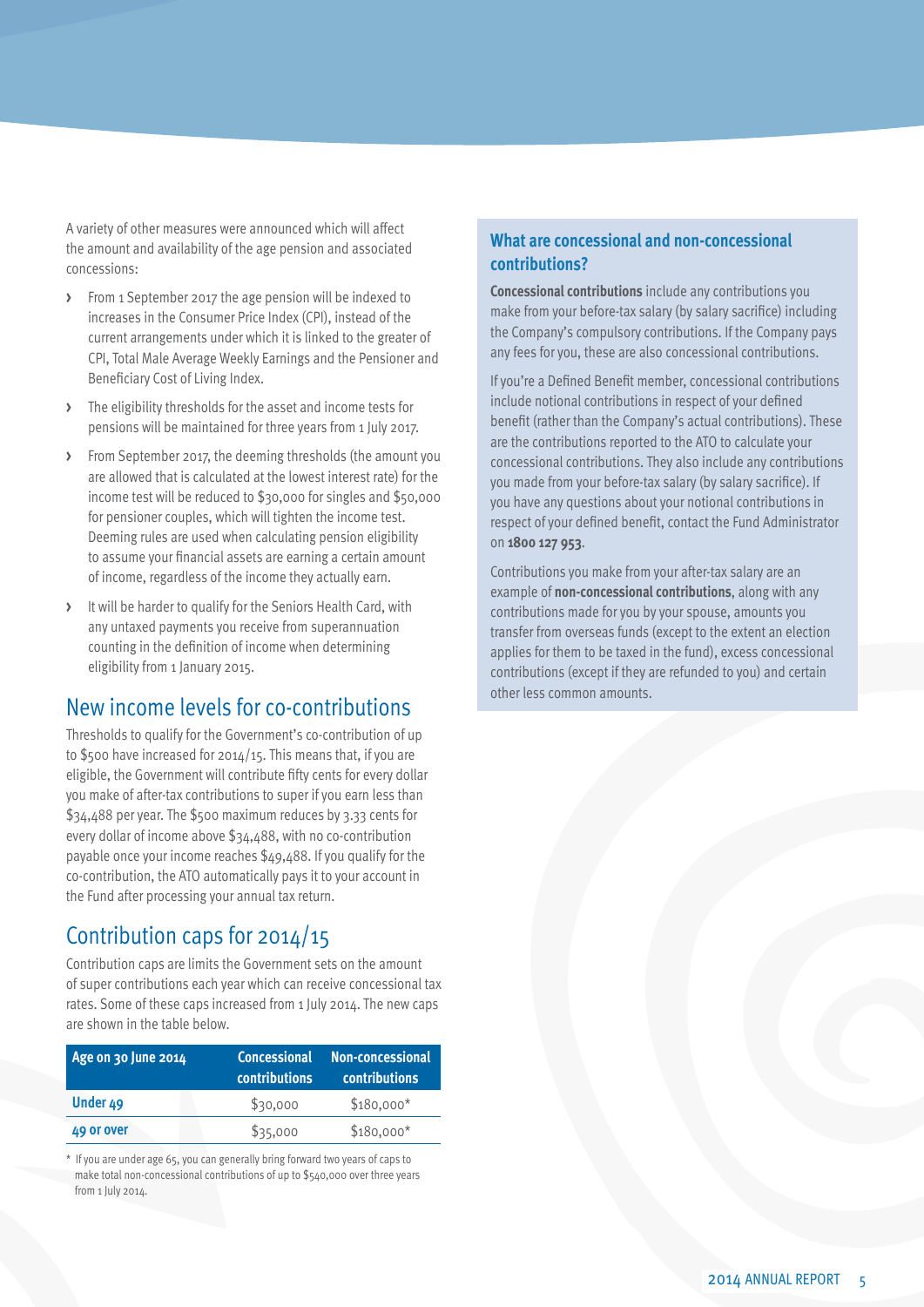## **How your super is performing**

The table below shows the Fund's investment returns. When looking at how your super is performing, remember:

- **>** Your super performance varies depending on the activity in investment markets; and
- **>** Generally, super is a long-term investment, so returns over a longer timeframe are a better indicator of performance than a shorter period such as one or two years.

You can also see the investment returns that have been applied to your super on your *Benefit Statement*.

### A history of your returns

Past performance is not necessarily a reliable indicator of future performance.

| <b>Investment option</b>          | 2014    | 2013   | 2012     | 2011    | 2010    | Five-year compound<br>average net return (per year) | 10-year compound<br>average net return (per year) |
|-----------------------------------|---------|--------|----------|---------|---------|-----------------------------------------------------|---------------------------------------------------|
| <b>Diversified Shares</b>         | 18.85%  | 26.41% | $-2.96%$ | 12.86%  | 11.8%   | 12.97%                                              | 8.69%                                             |
| <b>Growth</b>                     | 13.79%  | 18.07% | 0.87%    | 9.93%   | 10.6%   | 10.50%                                              | 7.82%                                             |
| <b>Balanced</b>                   | 10.72%  | 12.60% | 3.72%    | 8.35%   | 9.6%    | 8.95%                                               | 6.82%                                             |
| <b>Capital Stable</b>             | 7.51%   | 9.40%  | 5.55%    | 6.84%   | $9.1\%$ | 7.67%                                               | 6.01%                                             |
| Cash                              | 2.24%   | 2.88%  | 4.14%    | 4.31%   | 3.3%    | 3.37%                                               | 4.28%                                             |
| <b>Defined Benefit</b>            | 13.91%  | 18.07% | 0.87%    | 9.93%   | 10.6%   | $10.52\%$                                           | 7.83%                                             |
| <b>Consumer Price Index (CPI)</b> | $3.0\%$ | 2.4%   | 1.2%     | $3.6\%$ | $3.1\%$ | 2.7%                                                | 2.8%                                              |

Note: Investment returns are net of tax, investment fees and an allowance of 0.10% per year to build up the ORFR reserve. No allowance for the ORFR reserve has been made from the investment returns applicable to defined benefit accounts. For more information see pages 7 and 9.

Returns are for periods to 30 June.

### A recap on investments for 2013/14

Growth assets, such as shares, again produced strong positive returns over the financial year as the global economy continues on its bumpy path to slow recovery. Globally, central banks have continued with accommodative monetary policy on an unprecedented scale, which continues to push investors searching for higher returns into growth-orientated assets. This has been a significant contributor to the strong performance of growth assets over the year.

The Australian economy strengthened over the course of the financial year, with GDP growth reported as 3.5% for the twelve months to 31 March 2014. This was largely attributed to increased resource exports as the mining industry began to lower investment and increase production. In addition, there are signs that other industries are beginning to compensate for falling mining investment, although many companies are waiting for additional signs of favourable conditions before expanding further.

The Reserve Bank of Australia (RBA) made only one cut to the cash rate over the financial year, from 2.75% to 2.50% at its August 2013 meeting.

At each subsequent meeting, the RBA expressed its expectation that the inflation rate will remain within the 2% to 3% target band over the short to medium-term and therefore the cash rate could stay at the current level for some time. The seasonally adjusted unemployment rate, however, rose over the course of the year from 5.7% to 6.0% in June 2014.

The recovery story in the US continued over the course of the year, with the unemployment rate decreasing by  $1.4\%$  – an encouraging sign for the US labour market. US GDP growth for the year was fairly subdued, although this was impacted by severe winter conditions in early 2014. For the first half of October 2013, the US Government was unable to fund itself and shut down temporarily. Despite the media attention, the effect of the shutdown on financial markets was relatively muted. In January 2014, the US Federal Reserve commenced tapering of its quantitative easing program in recognition of growth in the underlying strength of the overall economy and improving labour market conditions.

Economic and business conditions in Europe improved overall over the course of the financial year, with the European Central Bank announcing further monetary easing measures. Geopolitical risks remain, in particular the possibility of further escalation of conflict in Ukraine as a result of the Russian occupation of Crimea.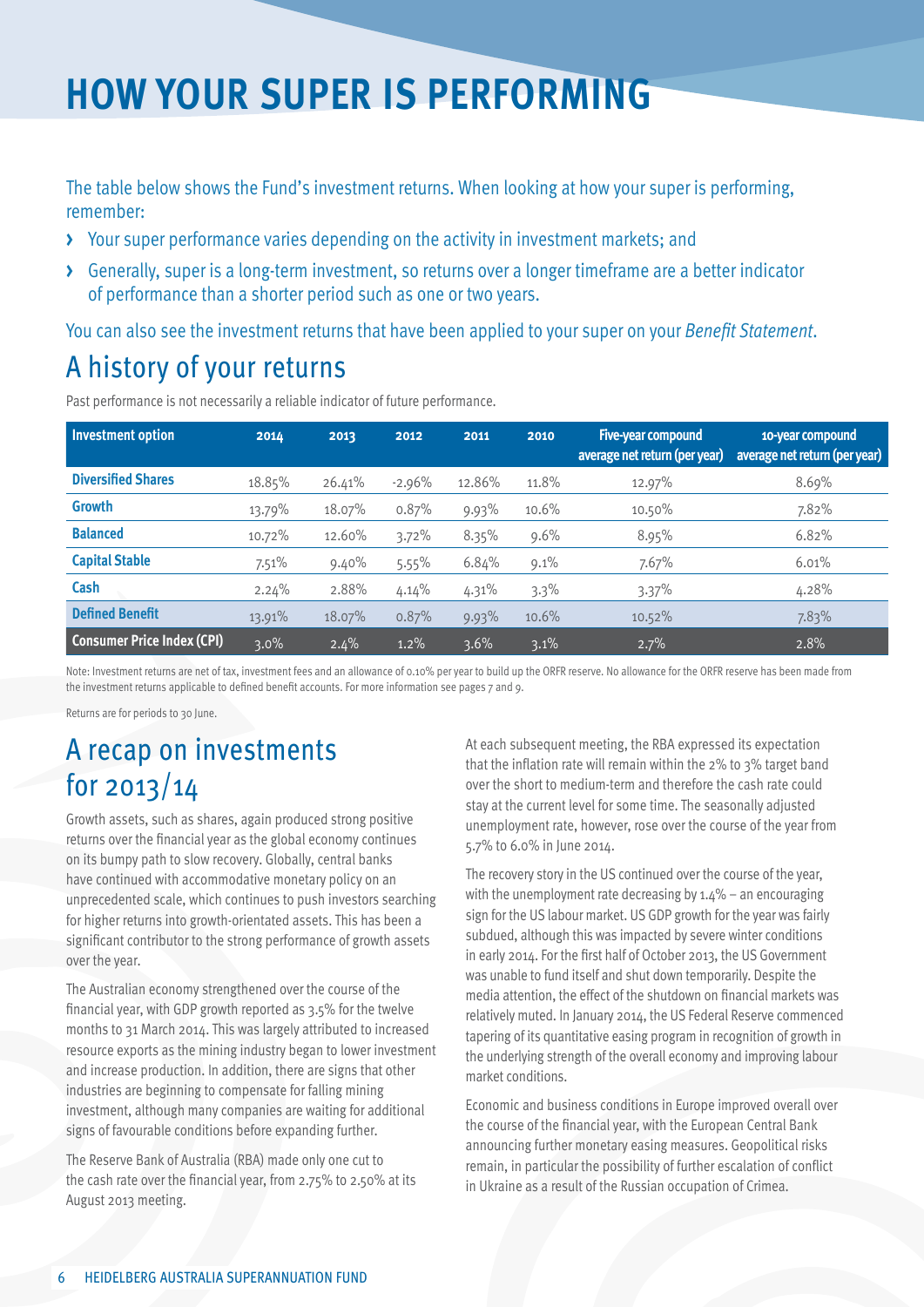Another worrying element in the Euro-area is the persistently high unemployment rate, which was reported at 11.6% in May 2014 (slightly lower than the rate of 12.0% at the start of the financial year). Youth unemployment remains particularly high with a reading of 23.3% in May 2014.

For the time being at least, China appears to be successfully avoiding the "hard-landing" that many feared, with annual GDP growth coming in at 7.4% in March 2014. Year-on-year inflation was reported at 2.3% in June 2014, whilst the HSBC China Manufacturing PMI (a composite indicator of operating conditions in manufacturing) finished the year in expansion territory at 50.7 in June. November 2013 saw the Third Plenum of the 18th Central Committee of the Communist Party of China (a major meeting of China's top leaders), which resulted in a number of planned new reforms that have the potential to bolster economic growth into the medium term if fully implemented.

The Australian share market performed strongly for the financial year as the S&P/ASX 300 Accumulation Index returned 17.3%. Australia lagged the global share market over the year, with the MSCI World ex Australia Accumulation Index returning 20.4% in unhedged Australian dollar (A\$) terms (and 24.6% in hedged A\$ terms).

The Australian dollar rose modestly over the course of the financial year after falling sharply at the end of the previous year, ending at 94.20 US cents from 92.75 US cents. The Australian dollar also rose against the currencies of Australia's major trading partners, as measured by the Trade Weighted Index, closing the year at 72.0 (up slightly from 71.4).

The Australian property market, as measured by the S&P/ASX 300 A-REIT Accumulation Index, returned 11.1% for the year (underperforming the broader share index by 6.2%).

Fixed interest investments were buoyed by falling government bond yields in most of the major developed economies over the financial year (decreasing bond yields are positive for bond returns), despite yields already being at or near record low levels.

Australian cash, as measured by the UBSA Bank Bill Index, returned 2.7% for the year, while the UBSA Composite Bond Index (All Maturities) returned 6.1%. Global fixed interest, as measured by the Barclays Global Aggregate Index (hedged to A\$) returned 7.8%, outperforming the Australian fixed interest market.

Note: This investment commentary does not constitute advice. All investment figures quoted relate to before-tax performance of the relevant industry benchmark.

Longer-term investment returns are a better indicator of super performance than short-term returns.

### What return do I receive?

#### Accumulation members

Your accounts receive the actual investment return for your chosen investment option after allowing for tax and investment fees, and a small deduction to build up the Operational Risk Financial Reserve.

The rates apply to accumulation accounts, which include the voluntary contributions and rollover accounts of Defined Benefit members.

#### Defined Benefit members

Your retirement benefit is generally not affected by investment returns. This benefit is instead linked to your salary.

For some Defined Benefit members who joined the Fund before 1 April 1997, your benefit is subject to a minimum based on contributions accumulated with the investment earnings of the Fund's Defined Benefit investments. This is effectively the Fund's Growth option but without the allowance for the build up of the Operational Risk Financial Requirement reserve. If these earnings are positive, your benefit will increase. If earnings are negative, it is possible that your benefit may fall. See the table on page 6 for investment returns for your defined benefit.

Investment returns are applied to your additional voluntary contribution and rollover accounts. Your accounts receive the actual investment return for your chosen option after allowing for tax, investment fees and a small deduction to build up the Operational Risk Financial Reserve.

#### If you leave during the year

Investment returns are calculated each month. If your super needs to be paid out or transferred to another super fund before investment returns have been applied, an interim earning rate will be used. This will cover the period until the date your benefit is paid from the Fund.

The interim earning rate is based on an estimate of the option's net investment returns for the month.

For Defined Benefit members, the "defined" portion of your benefit will be invested in the Fund's Cash option after you leave Heidelberg Australia. It will remain in this option until you instruct the Trustee, via the Fund Administrator, to switch your defined benefit to another of the Fund's investment options. Your additional accumulation accounts will continue to be invested in your chosen investment option after you leave Heidelberg Australia.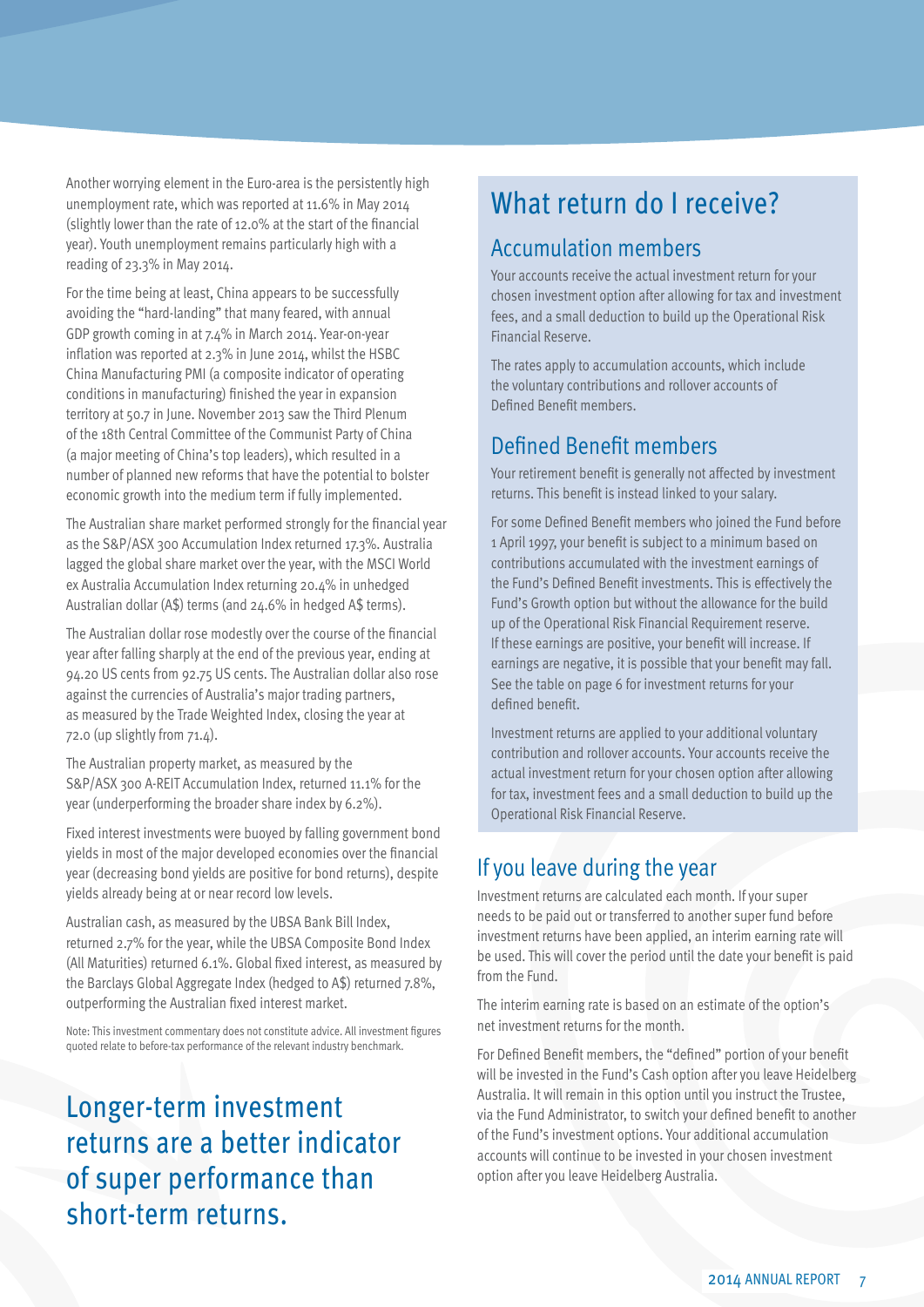# **Your Fund's investments**

One of the most significant roles of the Trustee is to determine how the Fund's assets are invested. The Trustee has established five investment options, each with different investment objectives and a different strategy for you to choose from. The five investment options are **Diversified Shares**, **Growth**, **Balanced**, **Capital Stable** and **Cash**.

If you are **Accumulation member,** you have a choice of how your entire super balance is invested. The option in which your super is invested is printed on the front page of your *Benefit Statement*.

If you are a **Defined Benefit member**, you have investment choice for your additional voluntary contributions and rollover accounts only.

As a member, choosing how to invest your super is one of the most important financial decisions you can make. If you wish to change how your super is invested, you should complete an *Application and Change Request form*, and return it to the Human Resources Department.

**Read pages 8 to 11 to find out about the investment objectives and strategy of each investment option. Details of the Fund's investment managers are on pages 10 and 11.**

### Investment objectives

Investment objectives are specific goals that the Trustee sets for the performance of the Fund and each investment option. They are not intended as forecasts or guarantees of future investment returns.

Generally, the Trustee aims to:

- **>** Invest the Fund's assets prudently as permitted by the Trust Deed and by superannuation law;
- **>** Invest across a diverse range of assets;
- **>** Ensure that the Fund is able to make benefit payments to members when they are due; and
- **>** Monitor the performance of the Fund's investment managers to ensure they exercise integrity, prudence and professional skill in fulfilling the investment tasks delegated to them.

### Investment strategy

An investment strategy is the plan the Trustee follows to achieve the objectives of an investment option. Each investment option has its own investment strategy.

### Investment managers

The Trustee appoints professional investment managers to manage the Fund's investments. These managers and their products may be changed from time to time without prior notice to, or consent from, members.

The Fund's investment managers at 30 June 2014 are shown in the tables on pages 10 and 11.

### Asset allocation

Each of the Fund's investment options are invested in various asset classes. The Trustee places limits or ranges on the Fund's exposure to each asset class and nominates a neutral or benchmark position for each option. The asset allocation ranges for each investment option are shown below.

The Fund's defined benefit assets are invested in the Growth option.

#### Diversified Shares

| Australian shares            | 48% to 52% |
|------------------------------|------------|
| International shares         | 48% to 52% |
| Growth                       |            |
| Australian shares            | 30% to 34% |
| International shares         | 30% to 34% |
| Australian property          | 6% to 10%  |
| Australian fixed interest    | 8% to 12%  |
| International fixed interest | 8% to 12%  |
| Cash                         | 6% to 10%  |
|                              |            |

#### Balanced

| Australian shares            | 19% to 23% |
|------------------------------|------------|
| International shares         | 19% to 23% |
| Australian property          | 8% to 12%  |
| Australian fixed interest    | 15% to 20% |
| International fixed interest | 15% to 20% |
| Cash                         | 12% to 16% |
|                              |            |

#### Capital Stable

| Australian shares            | 11% to 15% |
|------------------------------|------------|
| International shares         | 9% to 13%  |
| Australian property          | 4% to 8%   |
| Australian fixed interest    | 13% to 17% |
| International fixed interest | 13% to 17% |
| Cash                         | 38% to 42% |
|                              |            |

#### Cash

Cash 100%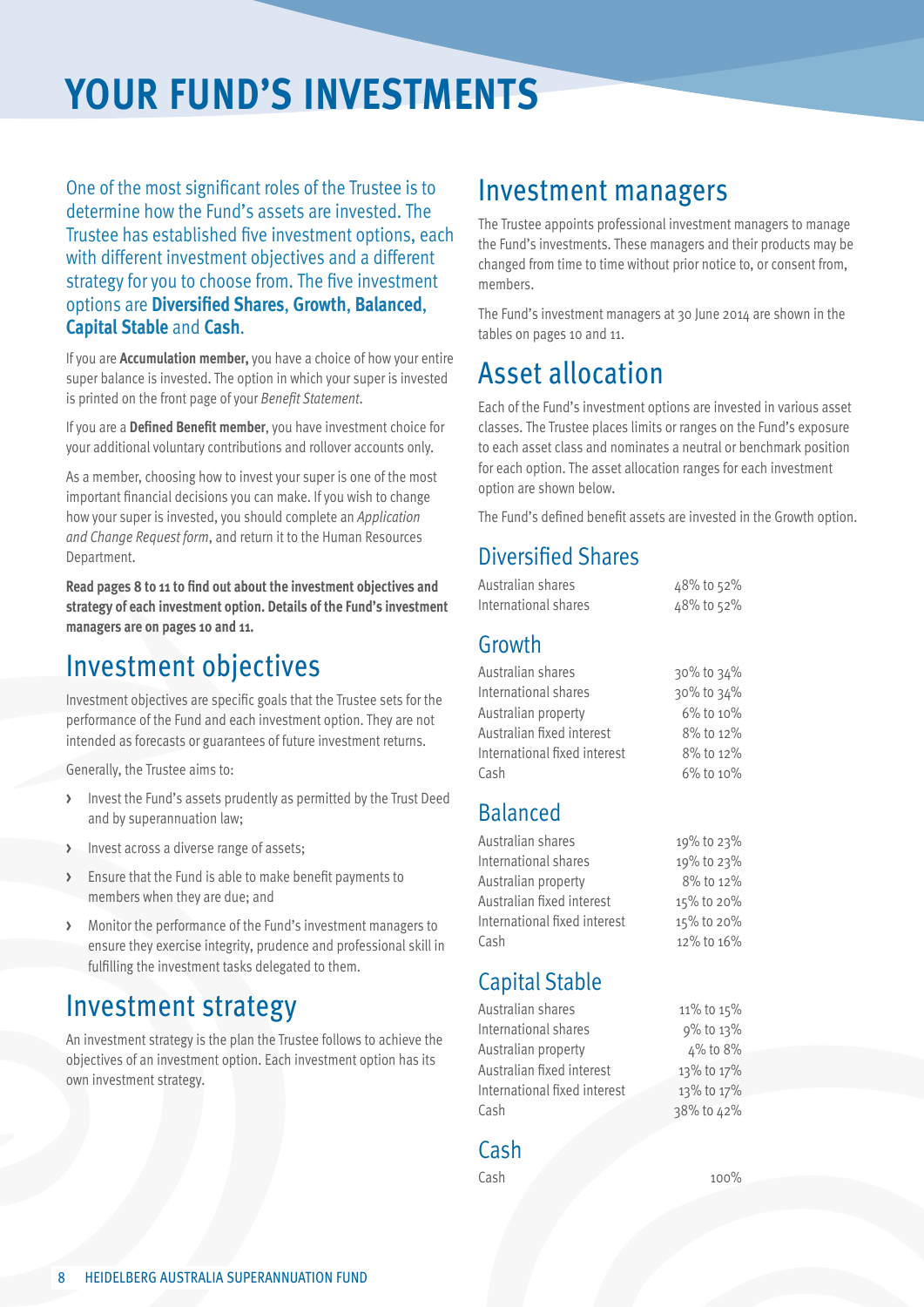### Other investment information

#### **Derivatives**

The Trustee does not invest directly in derivatives. The Fund's investment managers may use derivatives for risk control purposes or to more efficiently change asset allocations. Derivatives are not used in a speculative manner.

Investment managers are required to have risk management processes in place in relation to the use of derivatives and the purposes for which they are used. Each year, the Trustee obtains confirmation from the managers that they have complied with their processes.

#### Deferred tax assets

Super funds normally pay tax on any capital gains. If the Fund experiences capital losses (which can arise, for example, due to falls on share markets), super funds are allowed to accumulate the tax benefits associated with those losses and use them to offset the tax on future capital gains.

Australian Accounting Standards require that future tax benefits will be recognised only to the extent that it is likely that future taxable gains will be available to utilise the capital losses.

In order to prudently manage the Fund's tax position, the Trustee has imposed a limit on the level of taxation benefits arising from these capital losses. At 30 June 2014, the level of the Fund's tax losses was within the limit set by the Trustee. The Trustee is therefore recognising the whole of the Fund's tax losses as a Fund asset.

#### Actuarial review

The Fund's financial position is reviewed by the actuary at least every three years. The actuary then makes a recommendation to the Company on the appropriate level of future contributions needed to maintain members' benefits.

The most recent review, as at 30 June 2013, showed that the Fund was in a satisfactory financial position. The Company continues to contribute in line with the actuary's recommendations.

#### Reserves

The Trustee does not maintain investment reserves. However, from 1 July 2013, super funds have been required to set aside financial resources to address the Fund's operational risks. This is known as the Operational Risk Financial Requirement (ORFR) reserve.

A reserve of 0.30% of the aggregate of members' vested benefits will be built up systematically over the three years to 30 June 2016. The reserve will be funded in two ways. For accumulation-based benefits, the reserve will be funded by setting aside a small portion of the Fund's investment earnings at a rate of 0.10% per year. For defined benefits, the reserve will be funded by setting aside amounts from the Fund's defined benefit assets.

The Trustee has decided that the ORFR reserve will be invested in the Fund's Growth option. The Trustee will update members on the status of the reserve in the *Annual Report* each year. Once the reserve reaches its desired level of 0.30%, it will then be monitored periodically by the Trustee to ensure that it remains close to this level.

Details of the reserve are provided in the table below.

#### **Level of reserves**

| As at 30 June | <b>ORFR</b> reserve  |  |
|---------------|----------------------|--|
|               | % of vested benefits |  |
| 2014          | $0.05\%$ (\$16,405)  |  |
| 2013          | $0.0\%$ (\$0)        |  |

Choosing how to invest your super is one of the most important financial decisions you can make.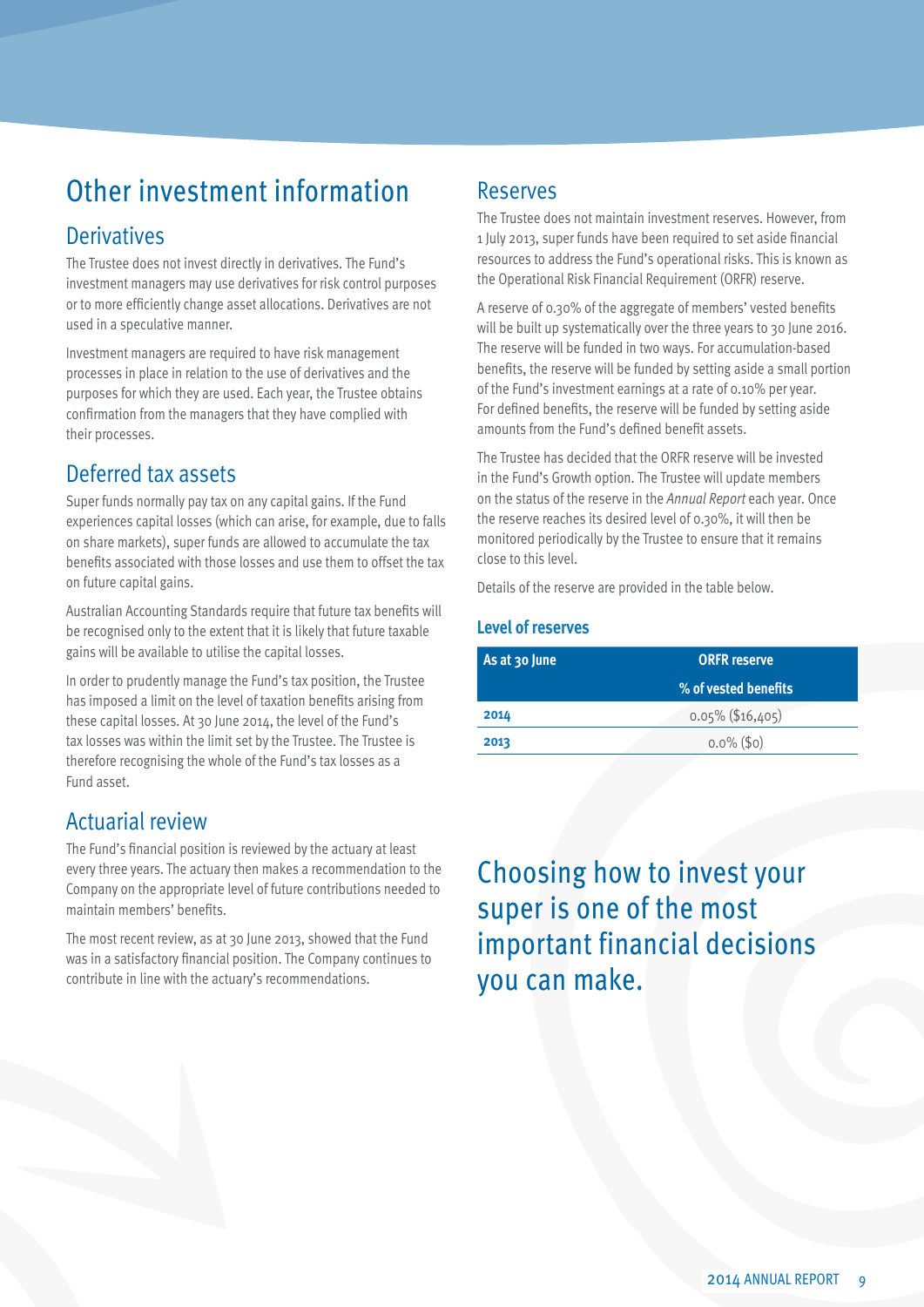### Your investment options

|                                                               | <b>Diversified Shares</b>                                                                                                                                                                                                                                                                                                                                                                                                 | <b>Growth</b>                                                                                                                                                                                                                                                                                                                                                                                                                                                                                                                                                                                                                                                                                                                                        |
|---------------------------------------------------------------|---------------------------------------------------------------------------------------------------------------------------------------------------------------------------------------------------------------------------------------------------------------------------------------------------------------------------------------------------------------------------------------------------------------------------|------------------------------------------------------------------------------------------------------------------------------------------------------------------------------------------------------------------------------------------------------------------------------------------------------------------------------------------------------------------------------------------------------------------------------------------------------------------------------------------------------------------------------------------------------------------------------------------------------------------------------------------------------------------------------------------------------------------------------------------------------|
| <b>What are the investment</b><br>objectives for this option? | To achieve a return (after tax and investment<br>fees) that exceeds the increase in the<br>Consumer Price Index (CPI) by at least<br>5.5% over moving five-year periods.<br>To limit the probability of achieving a negative<br>return over moving one-year periods to<br>approximately 1 year in 4.                                                                                                                      | To achieve a return (after tax and investment<br>fees) that exceeds the increase in the<br>Consumer Price Index (CPI) by at least<br>4.5% over moving five-year periods.<br>To limit the probability of achieving a negative<br>return over moving one-year periods to<br>approximately 1 year in 5.                                                                                                                                                                                                                                                                                                                                                                                                                                                 |
| <b>What investment strategy</b><br>does this option use?      | To invest totally in shares with 50% in Australian<br>shares and 50% in international shares.                                                                                                                                                                                                                                                                                                                             | To invest largely in shares and property<br>(about 70%), with the remainder (about 30%)<br>in fixed interest and cash investments.                                                                                                                                                                                                                                                                                                                                                                                                                                                                                                                                                                                                                   |
| Who managed the option's<br>assets at 30 June 2014?           | Macquarie Investment Management Limited<br>(through the Macquarie Australian Enhanced<br>Plus Equities Fund)<br>Schroder Investment Management (through<br>the Schroder Pooled Superannuation Trust)<br><b>BNP Paribas Investment Partners (Australia)</b><br>Limited (through the MFS Global Equity Trust)<br>Colonial First State Investments Limited<br>(through the Real Index Global Share Hedged<br>Fund - Class A) | Macquarie Investment Management Limited<br>(through the Macquarie Australian Enhanced<br>Plus Equities Fund)<br>> Schroder Investment Management (through<br>the Schroder Pooled Superannuation Trust)<br>> BNP Paribas Investment Partners (Australia)<br>Limited (through the MFS Global Equity Trust)<br>> Colonial First State Investments Limited<br>(through the Real Index Global Share Hedged<br>Fund - Class A)<br>> DEXUS Wholesale Property Limited (through<br>the DEXUS Wholesale Property Fund)<br>State Street Global Advisors (through the<br>SSgA Australian Cash Trust; SSgA Australian<br>Fixed Income Index Trust; SSgA Australian<br>Listed Property Index Trust; and SSgA Global<br>Broad Investment Grade Fixed Income Trust) |
| How is this option invested?                                  | Asset mix at 30 June 2014<br>50%<br>50%                                                                                                                                                                                                                                                                                                                                                                                   | Asset mix at 30 June 2014<br>$3.5\%$<br>32%<br>10%<br>33.6%                                                                                                                                                                                                                                                                                                                                                                                                                                                                                                                                                                                                                                                                                          |
|                                                               | Asset mix at 30 June 2013                                                                                                                                                                                                                                                                                                                                                                                                 | Asset mix at 30 June 2013                                                                                                                                                                                                                                                                                                                                                                                                                                                                                                                                                                                                                                                                                                                            |
|                                                               | 50%<br>50%                                                                                                                                                                                                                                                                                                                                                                                                                | 31.8%<br>9.3%<br>9.8%<br>32.7%                                                                                                                                                                                                                                                                                                                                                                                                                                                                                                                                                                                                                                                                                                                       |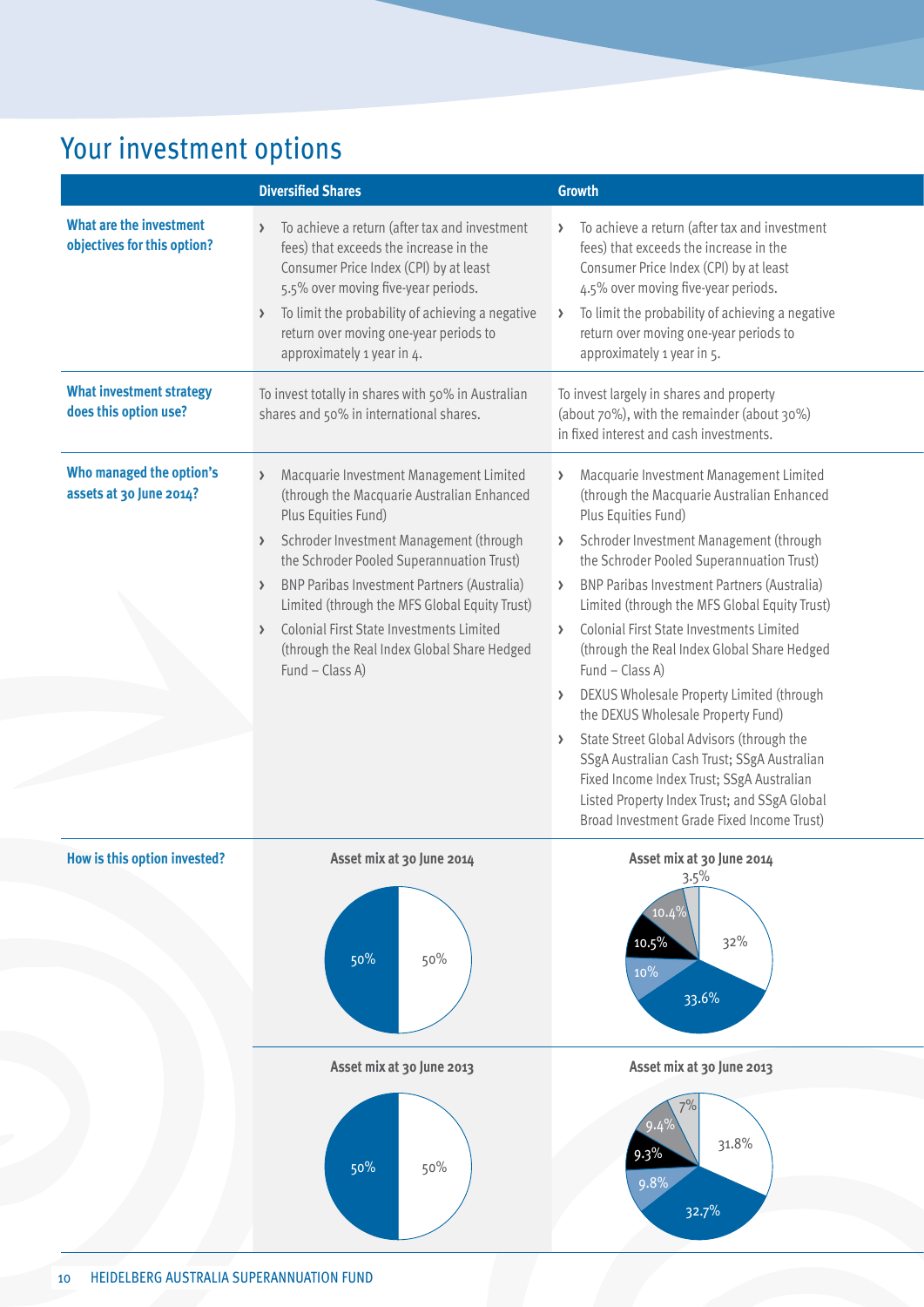| International shares<br>Australian shares                                                                                                                                                                                                                                                            | Australian property<br>Australian fixed interest                                                                                                                                                                                                                                                         | International fixed interest<br>Cash                                                                                                                                                                                                             |
|------------------------------------------------------------------------------------------------------------------------------------------------------------------------------------------------------------------------------------------------------------------------------------------------------|----------------------------------------------------------------------------------------------------------------------------------------------------------------------------------------------------------------------------------------------------------------------------------------------------------|--------------------------------------------------------------------------------------------------------------------------------------------------------------------------------------------------------------------------------------------------|
| <b>Balanced</b>                                                                                                                                                                                                                                                                                      | <b>Capital Stable</b>                                                                                                                                                                                                                                                                                    | Cash                                                                                                                                                                                                                                             |
| To achieve a return (after tax and investment<br>fees) that exceeds the increase in the<br>Consumer Price Index (CPI) by at least<br>3.5% over moving five-year periods.<br>To limit the probability of achieving a<br>negative return over moving one-year periods<br>to approximately 1 year in 7. | To achieve a return (after tax and investment<br>fees) that exceeds the increase in the<br>Consumer Price Index (CPI) by at least<br>3.0% over moving three-year periods.<br>> To limit the probability of achieving a<br>negative return over moving one-year periods<br>to approximately 1 year in 12. | To achieve a return (after tax and<br>investment fees) that exceeds the<br>increase in the Consumer Price<br>Index (CPI) by at least 1.0% over<br>moving three-year periods.<br>To prevent any negative returns over<br>moving one-year periods. |
| To invest about 50% in shares and property,<br>and 50% in fixed interest investments.                                                                                                                                                                                                                | To invest largely in fixed interest investments<br>(about 70%), with the balance (about 30%)<br>in shares and property.                                                                                                                                                                                  | To avoid negative annual returns.                                                                                                                                                                                                                |
| Macquarie Investment Management Limited<br>(through the Macquarie Australian Enhanced<br>Plus Equities Fund)                                                                                                                                                                                         | Macquarie Investment Management Limited<br>(through the Macquarie Australian Enhanced<br>Plus Equities Fund)                                                                                                                                                                                             | <b>State Street Global Advisors</b><br>(through the SSgA Australian<br>Cash Trust)                                                                                                                                                               |
| Schroder Investment Management (through<br>the Schroder Pooled Superannuation Trust)                                                                                                                                                                                                                 | Schroder Investment Management (through<br>the Schroder Pooled Superannuation Trust)                                                                                                                                                                                                                     |                                                                                                                                                                                                                                                  |
| <b>BNP Paribas Investment Partners (Australia)</b><br>Limited (through the MFS Global Equity Trust)                                                                                                                                                                                                  | <b>BNP Paribas Investment Partners (Australia)</b><br>Limited (through the MFS Global Equity Trust)                                                                                                                                                                                                      |                                                                                                                                                                                                                                                  |
| Colonial First State Investments Limited<br>(through the Real Index Global Share Hedged<br>Fund - Class A)                                                                                                                                                                                           | Colonial First State Investments Limited<br>(through the Real Index Global Share Hedged<br>Fund – Class A)                                                                                                                                                                                               |                                                                                                                                                                                                                                                  |
| DEXUS Wholesale Property Limited (through<br>the DEXUS Wholesale Property Fund)                                                                                                                                                                                                                      | DEXUS Wholesale Property Limited (through<br>the DEXUS Wholesale Property Fund)                                                                                                                                                                                                                          |                                                                                                                                                                                                                                                  |
| State Street Global Advisors (through the<br>SSgA Australian Cash Trust; SSgA Australian<br>Fixed Income Index Trust; SSgA Australian<br>Listed Property Index Trust; and SSgA Global<br>Broad Investment Grade Fixed Income Trust)                                                                  | > State Street Global Advisors (through the<br>SSgA Australian Cash Trust; SSgA Australian<br>Fixed Income Index Trust; SSgA Australian<br>Listed Property Index Trust; and SSgA Global<br>Broad Investment Grade Fixed Income Trust)                                                                    |                                                                                                                                                                                                                                                  |
| Asset mix at 30 June 2014                                                                                                                                                                                                                                                                            | Asset mix at 30 June 2014                                                                                                                                                                                                                                                                                | Asset mix at 30 June 2014                                                                                                                                                                                                                        |
| 14%<br>21%<br>$17.5\%$<br>20%<br>17.5%                                                                                                                                                                                                                                                               | 13%<br>40%<br>15%<br>15%                                                                                                                                                                                                                                                                                 | $100\%$                                                                                                                                                                                                                                          |
| Asset mix at 30 June 2013                                                                                                                                                                                                                                                                            | Asset mix at 30 June 2013                                                                                                                                                                                                                                                                                | Asset mix at 30 June 2013                                                                                                                                                                                                                        |
| 14%<br>21%<br>$17.5\%$<br>20%<br>17.5%                                                                                                                                                                                                                                                               | 13%<br>40%<br>15%<br>15%                                                                                                                                                                                                                                                                                 | $100\%$                                                                                                                                                                                                                                          |

2014 ANNUAL REPORT 11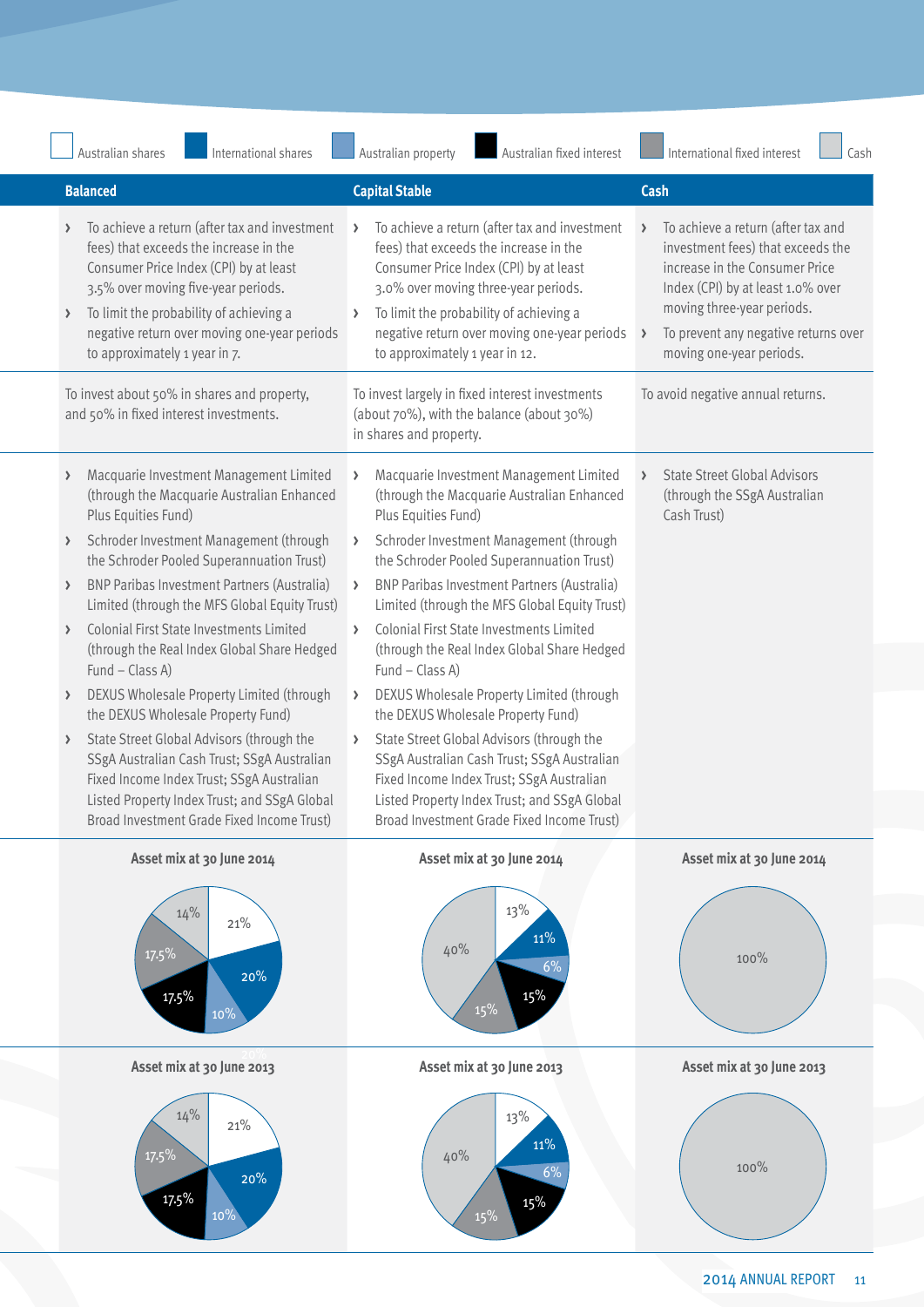# **How we manage the Fund**

### Your Trustee

A Trustee company, Heidelberg Australia Superannuation Pty Ltd (ABN 94 068 569 193) is responsible for managing the Fund. The sole purpose of this company is to be Trustee of the Fund.

The Trustee's responsibilities are carried out by a Board of four directors; half are appointed by the Company and half are elected periodically by Fund members. At 30 June 2014, the Trustee directors were:

| <b>Company-appointed</b> | <b>Member-elected</b> |
|--------------------------|-----------------------|
| <b>Guy Williamson</b>    | Noel Renwick          |
| Con Xanthos              | Ashad Perera          |

Following elections during the year, Noel Renwick and Ashad Perera were reappointed as member-elected directors.

The next full election for member-elected directors is scheduled for March 2017. Details of the Trustee's election policy can be obtained from the Fund Secretary (see below for contact details).

### Members are represented on the Fund's Trustee Board.

#### How to contact the Trustee

#### **Fund Secretary**

Ashad Perera Heidelberg Australia Superannuation Fund



Notting Hill VIC 3168

(03) 9263 3374

2 Acacia Place

ashad.perera@heidelberg.com

### Indemnity insurance

The Trustee is currently covered by a Trustee Professional Indemnity insurance policy that protects the Fund's assets from a legal liability to the extent allowed by law and the policy conditions.

### Advisers to the Fund

The following organisations provide specialist services to the Trustee.

| <b>Consultant and</b><br>actuary | Towers Watson Australia Pty Ltd<br>(ABN 45 002 415 349)                                                                                                                                                                                   |
|----------------------------------|-------------------------------------------------------------------------------------------------------------------------------------------------------------------------------------------------------------------------------------------|
| <b>Administrator</b>             | Towers Watson Australia Pty Ltd<br><b>Joutsourced to Link Super Pty Limited</b><br>(ABN 68 146 993 660), a Corporate<br>Authorised Representative (No. 401938)<br>of Pacific Custodians Pty Limited<br>(ABN 66 009 682 866, AFSL 295142)] |
| <b>Investment</b><br>consultant  | Towers Watson Australia Pty Ltd                                                                                                                                                                                                           |
| <b>External auditor</b>          | Crowe Horwath                                                                                                                                                                                                                             |
| <b>Insurer</b>                   | AXA Australia                                                                                                                                                                                                                             |

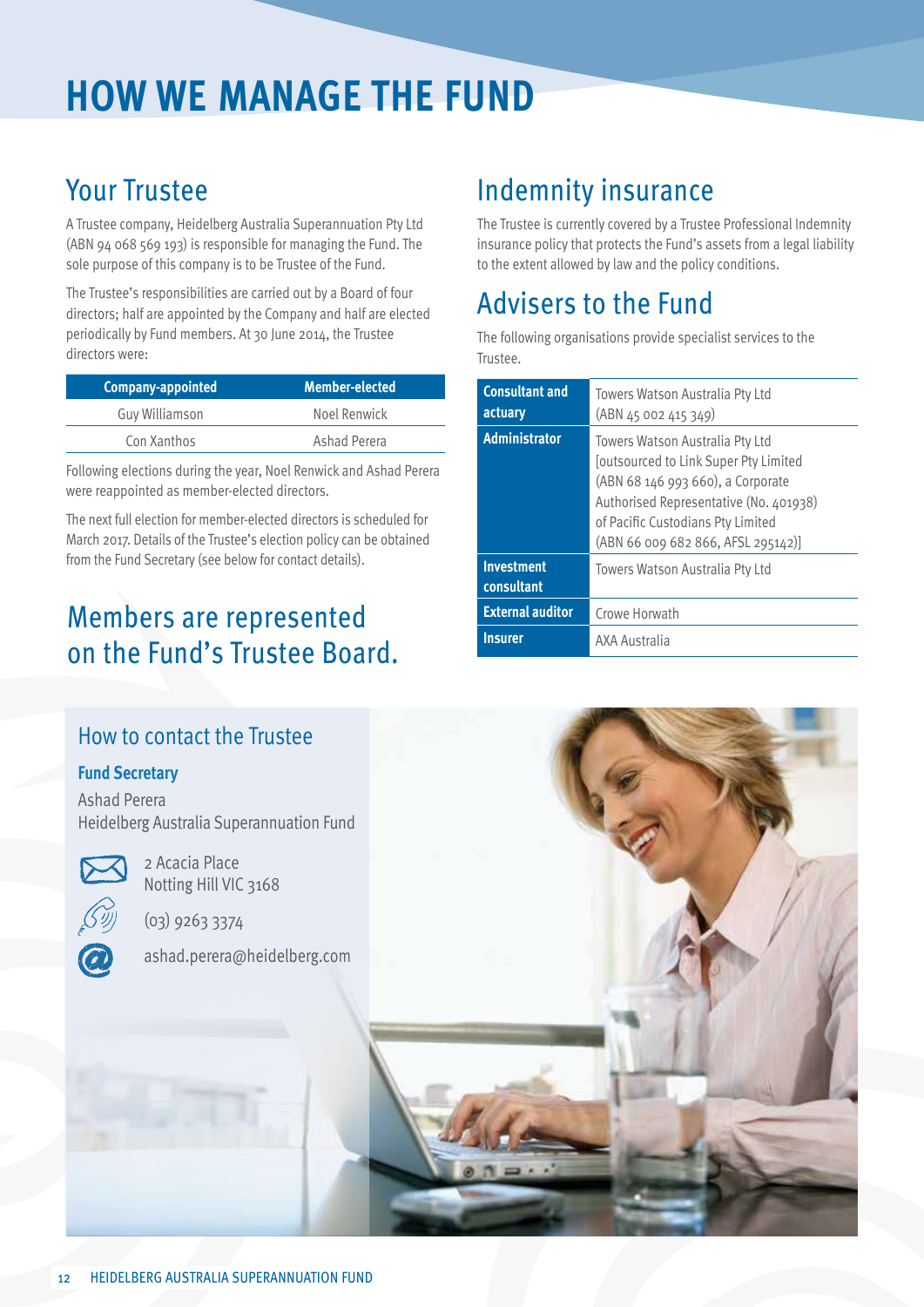# **OTHER FUND INFORMATION**

### If you have a problem or concern

We try to ensure that the Fund's level of service meets your expectations. Sometimes however, problems may arise. When you first have an enquiry or complaint, including privacy-related enquiries, you should contact the Fund Administrator (see the inside front cover for contact details).

The Trustee has a formal process for reviewing enquiries and complaints if you are not satisfied with the response you receive. To make a formal enquiry or complaint, please obtain an *Enquiry or Complaint form* from the Fund Secretary. The Trustee will respond to you within 90 days. In certain circumstances, you may be able to request the Trustee's reasons for its decision on your complaint. A copy of the Trustee's *Enquiries and Complaints Policy* is also available from the Fund Secretary (for contact details, see the inside front cover) and from the Fund's website at **www.heidaustsf.com**.

If you are not happy with the Trustee's handling of your enquiry or complaint, you may then contact the Superannuation Complaints Tribunal. The Tribunal is an independent body set up by the Federal Government to deal with certain enquiries or complaints that the Trustee has not dealt with to your satisfaction. You can contact the Tribunal on **1300 884 114** or by email to **info@sct.gov.au**.

There are some complaints that the Tribunal cannot consider, such as those relating to the management of the Fund as a whole. Time limits also apply to certain complaints relating to total and permanent disability claims and to complaints about objections to the payment of death benefits. If your complaint is in relation to one of these areas, please contact the Fund Administrator or refer to the Tribunal's website on **www.sct.gov.au** as soon as possible for further information.

Complaints about your privacy that have not been resolved to your satisfaction can be directed to the Office of the Australian Information Commissioner (OAIC). You can contact the OAIC on **1300 363 992** or by email to **enquiries@oaic.gov.au**.

### What happens if you leave

If you leave employment with Heidelberg Australia or choose another super fund for Heidelberg's contributions and you have more than \$2,000 in your super account, you will automatically become a member of the Fund's Retained Benefits Division. Your super will remain in the Retained Benefits Division until you provide the Fund's Administrator with payment or transfer instructions.

If you're a Defined Benefit member and you leave Heidelberg Australia, your super will also be transferred to the Retained Benefits Division where it will become an accumulation benefit. The "defined" portion of your benefit will be invested in the Cash investment option until you provide the Fund Administrator with alternative investment instructions.

If you have less than \$2,000 in your account when you leave Heidelberg and you do not provide the Fund Administrator with instructions within 90 days of receiving details of your benefit, the Trustee may roll over your benefit to an Eligible Rollover Fund (ERF). The ERF nominated by the Trustee to receive member benefits is:

AMP Eligible Rollover Fund PO Box 300 Parramatta NSW 2124 Phone: 131 267 Website: www.amp.com.au/erf Contact: The Administrator

Once your benefit is transferred to the ERF, your membership of the Fund ceases along with your membership rights. You will then need to contact the ERF directly about your benefit. You can also obtain the ERF's Product Disclosure Statement using the contact details above.

The investment and crediting rate policy of the ERF will be different to those that applied in the Fund. Further, the ERF may not offer any insurance cover. You should seek advice from a licensed financial adviser about whether the ERF is a suitable investment for you.

### Establishing proof of identity

Before you withdraw a benefit from the Fund, you may need to establish your identity by providing certified copies of certain documents. The Trustee may also need to obtain additional identification information and to verify your identity from time to time.

In some cases, the Trustee may have to disclose information about you to the Australian Transaction Reports and Analysis Centre (AUSTRAC), the regulator of this legislation. Due to the sensitive nature of the information, the Trustee is not permitted to inform you if this happens.

### To learn more

A range of other information is available to keep you informed. This includes information about your benefits, such as your choices for contributions and investments, and your insurance. Refer to your Product Disclosure Statement, *Guide to your super*. Members, former members and their dependants are also able to request copies of the Trust Deed, the actuarial review summary, audited accounts and various Trustee policies by visiting the website at **www.heidaustsf.com** or contacting the Fund Administrator on **1800 127 953**.

If you have a problem, contact the Fund Administrator on **1800 127 953.**